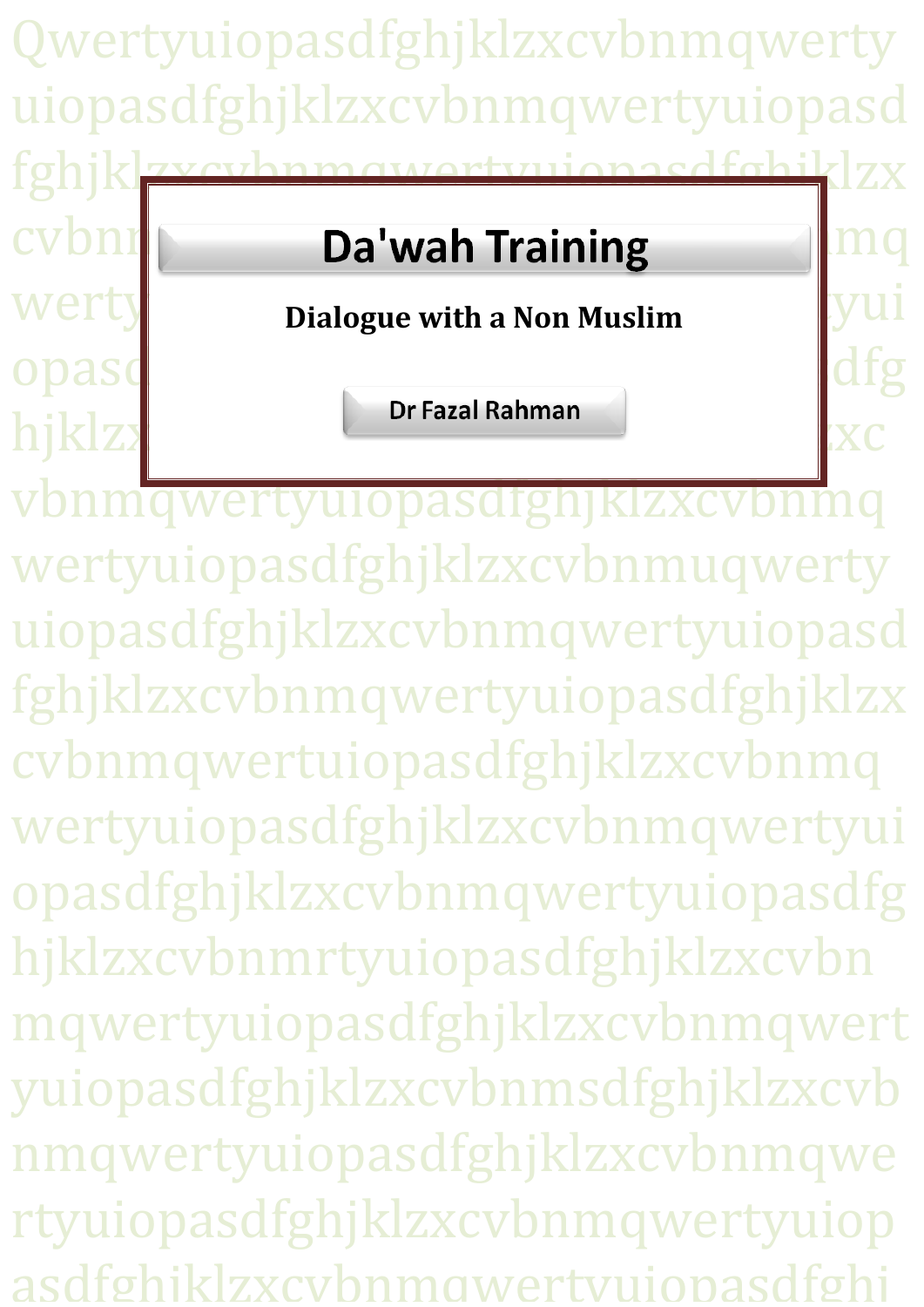# Da'wah Training

# Dr Fazal Rahman

# **Contents**

| How to Prove That The Prophet Muhammad (PBUH) Was a True Prophet  13   |  |
|------------------------------------------------------------------------|--|
| How To Prove That The Prophet Muhammad (PBUH) Didn't Copy The Bible 13 |  |
|                                                                        |  |
|                                                                        |  |
|                                                                        |  |
|                                                                        |  |
|                                                                        |  |
|                                                                        |  |
|                                                                        |  |
|                                                                        |  |
|                                                                        |  |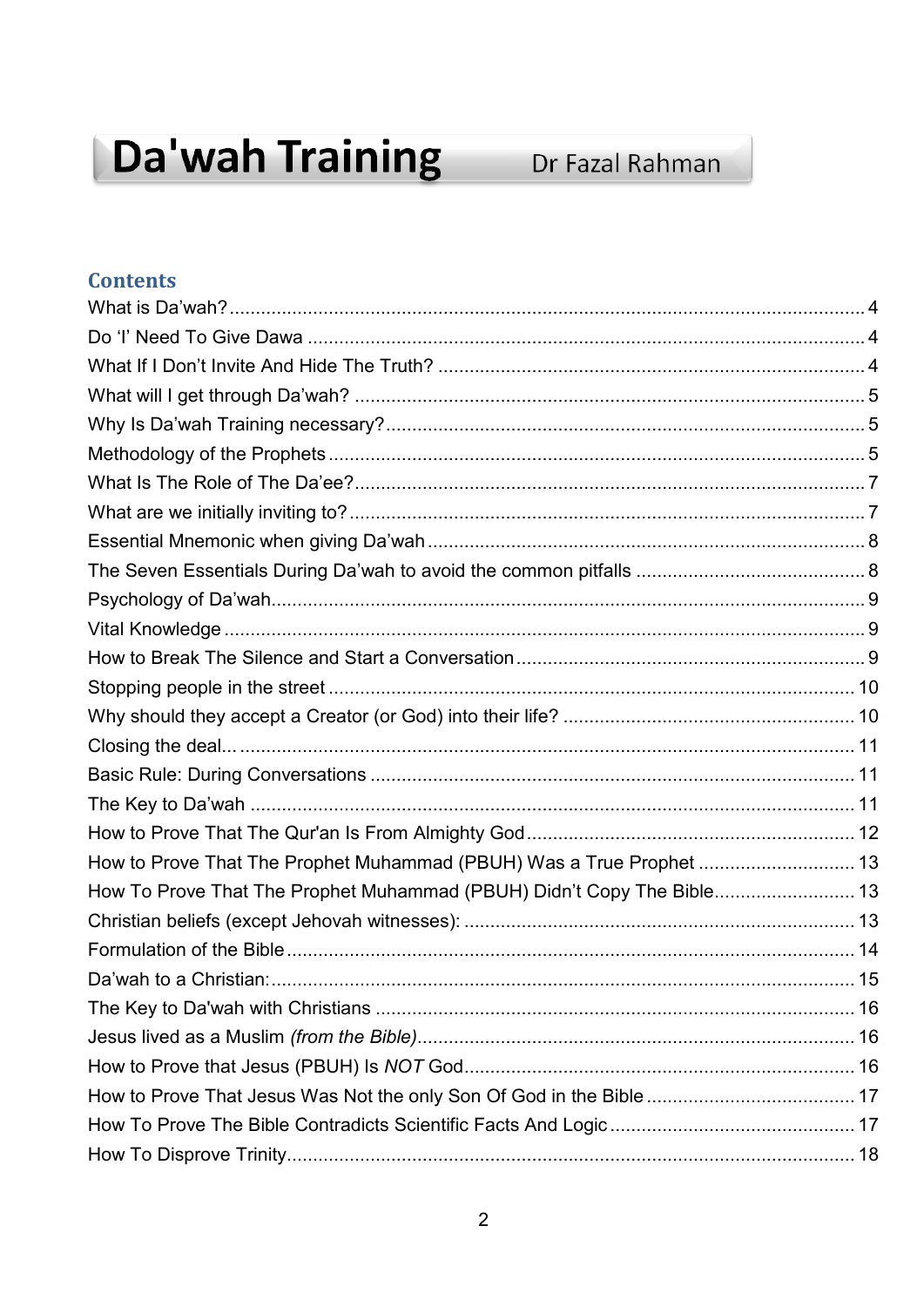| خطأ! الإشارة المرجعية غير  Further Questions and Comments The Da'ee Should Be Able To Answer<br>معرّفة. |  |
|---------------------------------------------------------------------------------------------------------|--|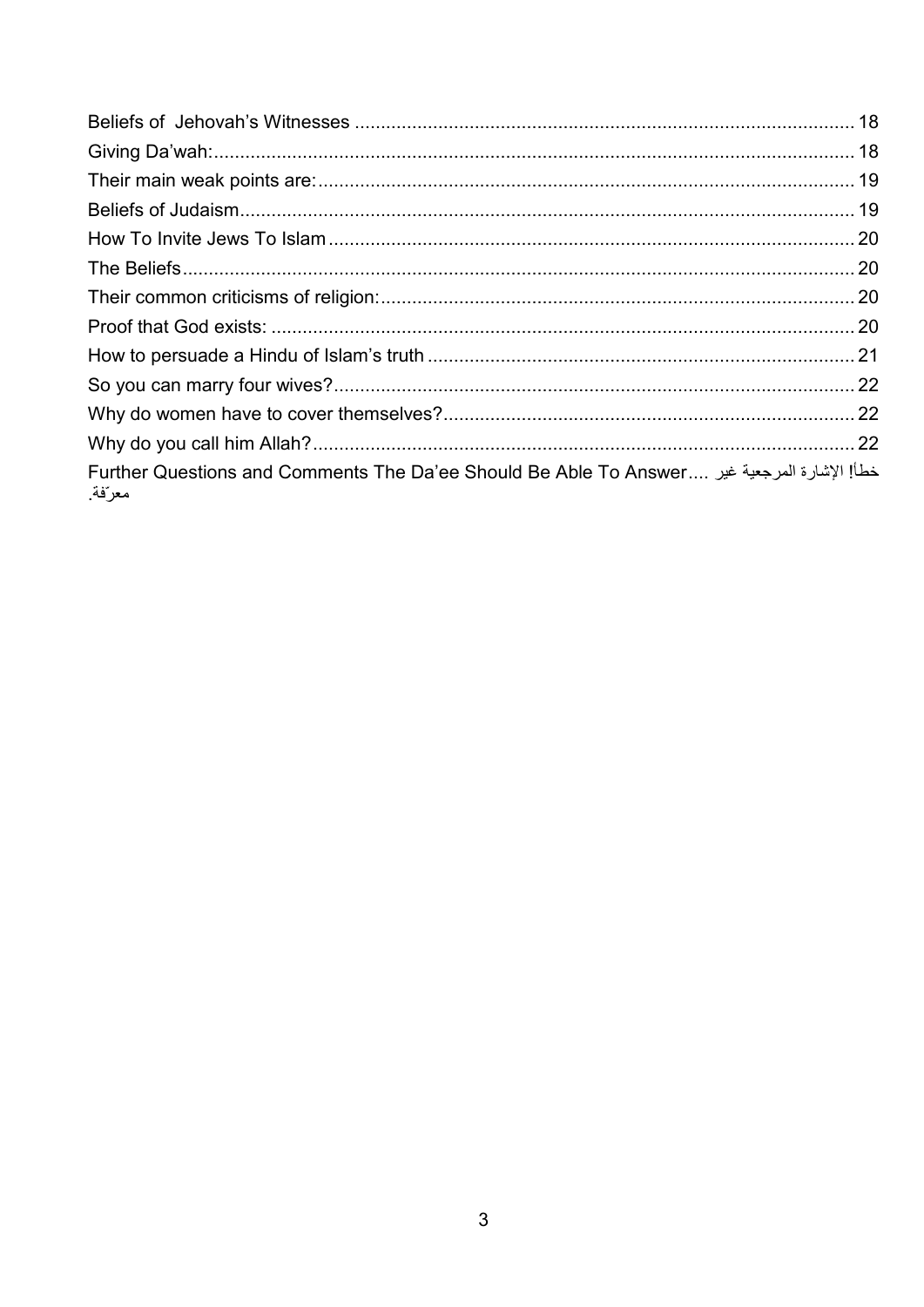# Da'wah: The Basics

# <span id="page-3-0"></span>**What is Da'wah?**

Da'wah means to invite or to summon. Usually understood to mean to preach. Many different ways to invite to Islam; obviously the most important is by **example**. The Prophet Muhammad 'gave' Da'wah through his personality, honesty and truthfulness

> Do not underestimate the greatness of this work.

<span id="page-3-1"></span>**Do 'I' Need To Give Da'wah**  An important matter for us to realize is that Da'wah is an obligation upon all of us. Allah (SWT) says in the Qur'an (translated):

This is the work of **The Greatest Human Beings** that have ever lived on this earth!

*"Invite to the way of your Lord (i.e. Islam) with wisdom and fair preaching, and argue with them in a way that is better. Truly, your Lord knows best who has gone astray from His path, and He is the best aware of those who are guided." (Surah an-Nisa' 16:125)*

The Prophet (PBUH) has said "Convey from me, even one verse." (al-Bukhari).

Conveying the message therefore does not require a high level of scholarship, it is in fact a responsibility of each and every one of us, according to our ability.

# <span id="page-3-2"></span>**What If I Don't Invite And Hide The Truth?**

The obligation is further emphasised by the following verse which explains that not conveying the message – hiding knowledge- is disobedience to Allah, which causes Allah's curse to descend on such people, which shows that such a sin leads to The Hellfire.

*" Verily, those who conceal the clear proofs, evidences and the guidance, which we have sent down, after We have made it clear for the people in the book, they are the ones cursed by Allah, and cursed by the cursers."* (Quran 2:159)

In the same connection, The Prophet (PBUH) has stated,

"Whoever hides knowledge, Allah will brand him with the branding iron from The Hellfire." (Ahmad)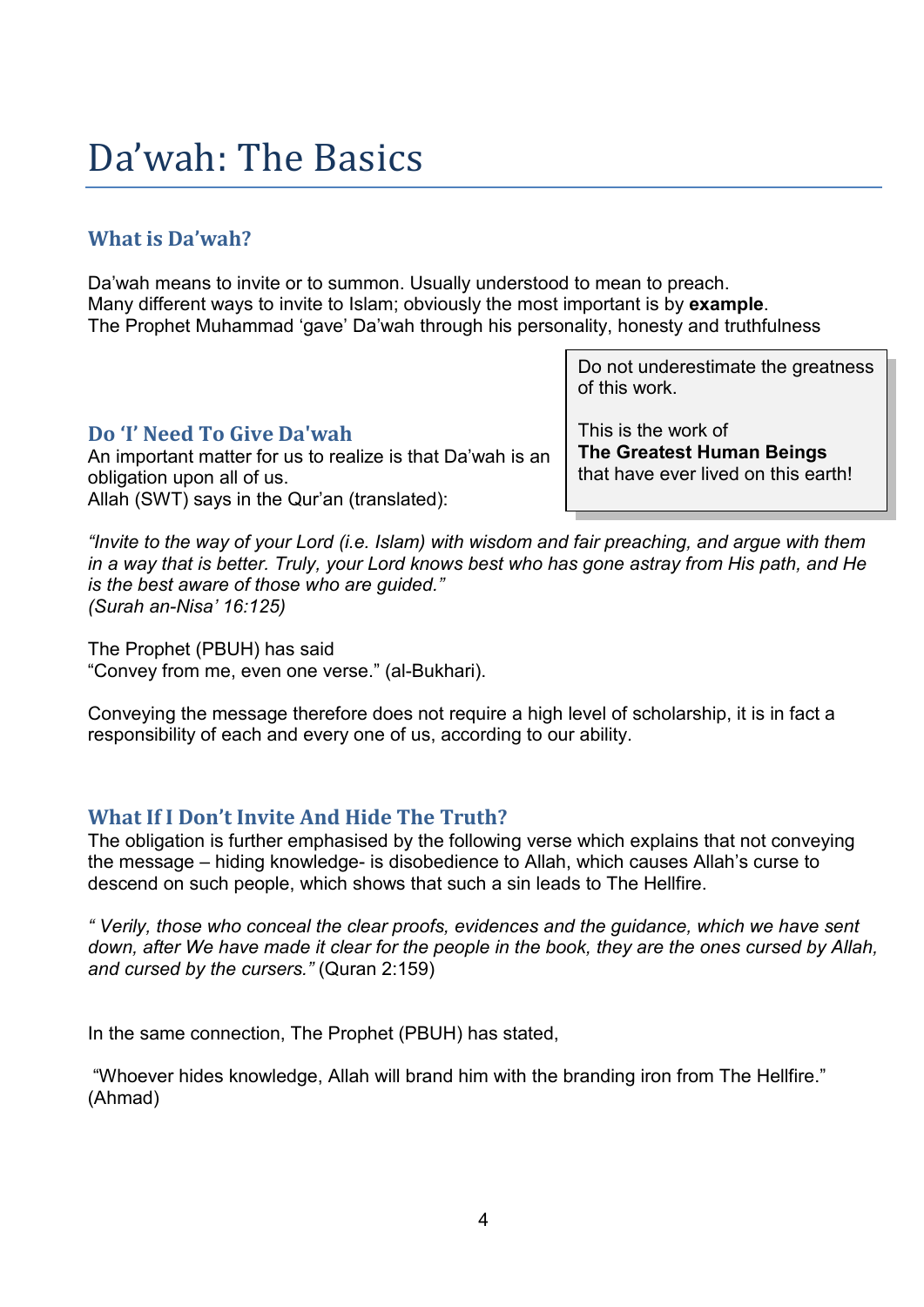# **Da'wah Is an Obligation** *'Da'wah is the visa which allows us to live in this country!'*

# <span id="page-4-0"></span>**What will I get through Da'wah?**

"And who is better in speech than he who invites to Allah and does righteous deeds, and says: I am one of the Muslims."

(The Quran 41:33)

"By Allah, If Allah Were To Guide One Man through You It Would Be Better For You than the Best Type of Camels"

(Al Bukhari & Muslim)

# <span id="page-4-1"></span>**Why Is Da'wah Training necessary?**

Let's looks at a simple question such as 'What is Water?' Surely you would give a different answer to a Biologist a Physicist and a Chemist;

Similarly for a question like:

**'**What is Islam?'

The answer must also be **appropriate** to the listener.

Secondly:

You need to be able to answer some simple questions '*in the correct way'* Insha'Allah: For Example:

- □ Who made God?
- □ Why Islam not Christianity?
- $\Box$  How Can You Prove Islam is true?
- □ Can You Prove to me that God Exists.
- □ Why do natural disasters happen?
- <span id="page-4-2"></span> $\Box$  If I become a Muslim will I have to wear a headscarf?

#### **Methodology of the Prophets**

Sheikh Salih Ibn Fawzan says that the three essentials in Da'wah are: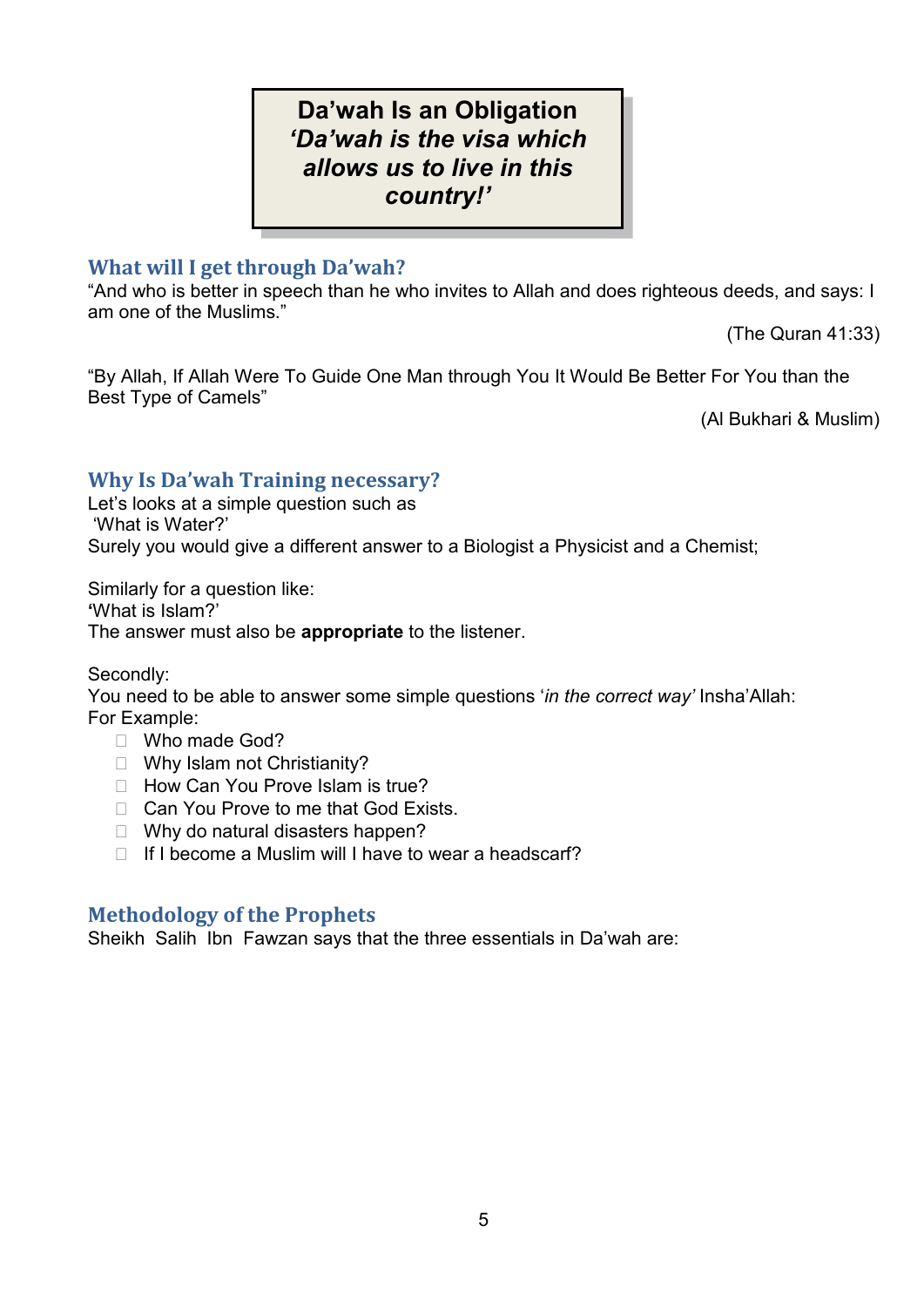

# Some of the evidence for this is:

**For certainty about knowledge:**

"Say, this is my way; I invite to Allah with insight, I and those who follow me...." (Surah Yusuf 12: 108)

# **For Practicing what we preach:**

"I do not wish to forbid you from something and then do it myself. Rather I only wish to rectify you as far as I am able." ( Surah Hud 11: 88)

# **For Pure intention**

"Say, I ask of you for it [i.e. this message] no repayment it is not but a reminder for the worlds" (Surah al-Anam 6:90)

**Da'wah is Easy!**

**Make Da'wah easy for yourself and easy for the listener !**

**K.I.S.S.**

**Keep It Simple**

**Stupid**



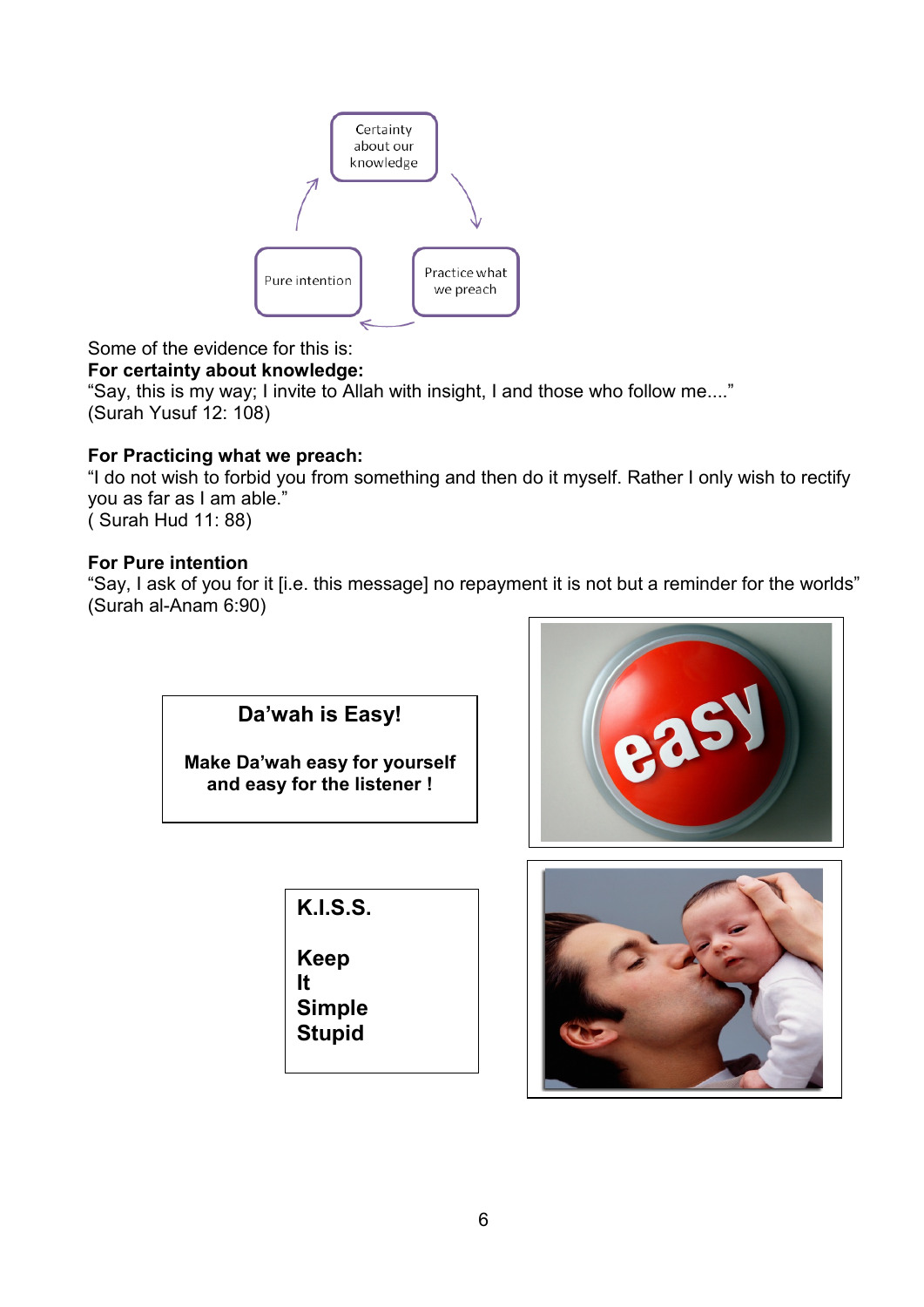# <span id="page-6-0"></span>**What Is The Role of The Da'ee?**

"Verily you [O Muhammad] guide not whom you like, but Allah guides whom he wills. And he knows best those who are guided" [The Qur'an 28:56] "Your duty is to convey the message" [The Qur'an 42:48]

"And it is not for any soul to believe except by the permission of Allah" [The Qur'an 10:100].

#### *Remember this and mention it to the listener*

# <span id="page-6-1"></span>**What are we initially inviting to?**



# *'There is nothing worthy of worship except Almighty God'*

This is obvious and everyone says this but this needs understanding. All false Gods must be removed.

What is the main False God in this society; even though they deny it? Jesus as God or Son of God.

Almighty God must be introduced; with all His attributes. Then and only then, The name of God.

Therefore concentrate on Jesus (PBUH)

- $\Box$  Jesus is not God
- $\Box$  Jesus is not The Son of God (But 'a' son of God in the Bible)
- $\Box$  Let us agree to follow Jesus
- $\Box$  Jesus submitted himself
- $\Box$  Jesus was a Muslim
- Do not criticise Jesus but show that Jesus is the way-

# **What are we secondly inviting to?**



# **Muhammad [**PBUH**] is the Messenger of Almighty God**

This must be the second thing we call to, once the first part has been established.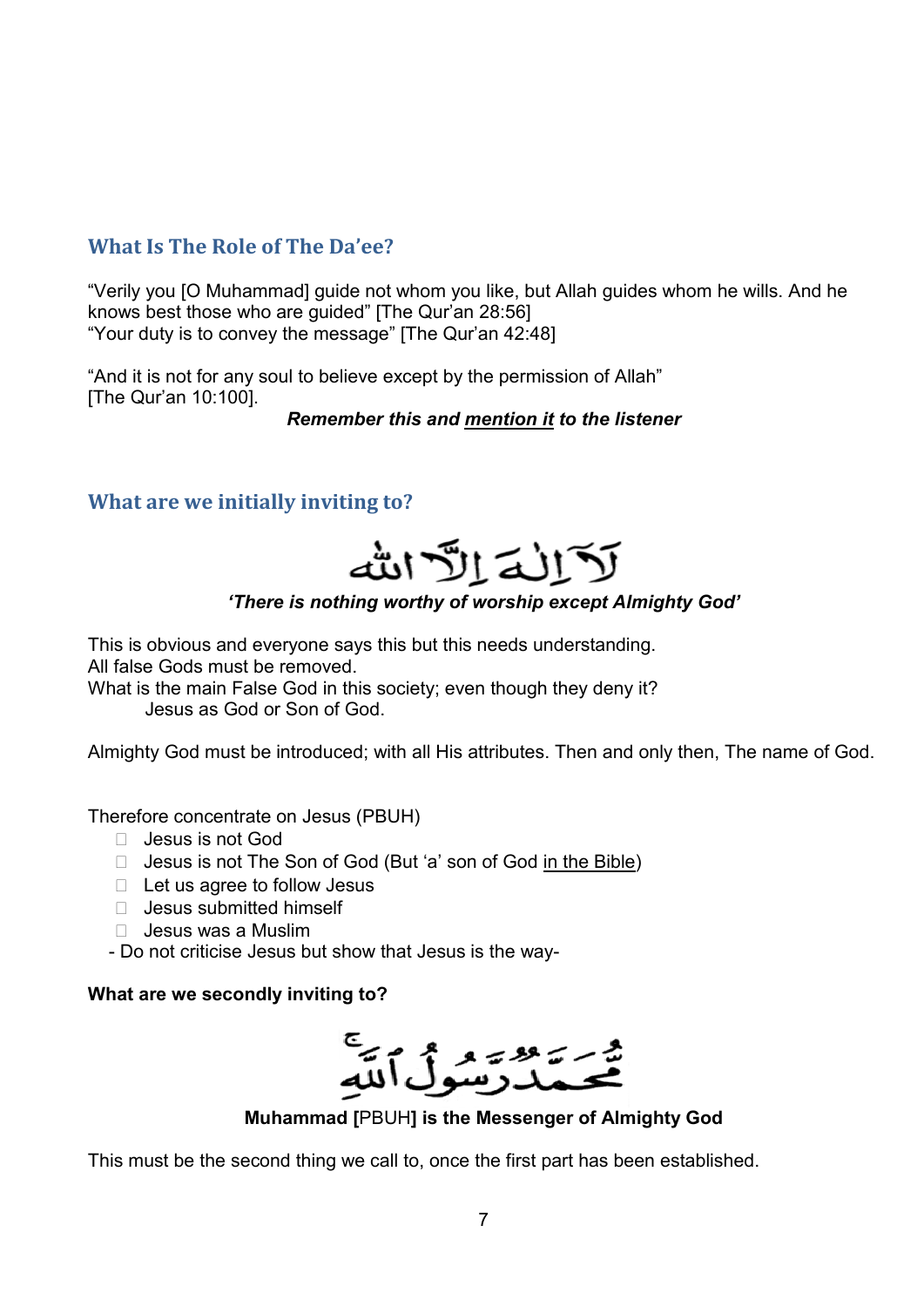# <span id="page-7-0"></span>**Essential Mnemonic when giving Da'wah**

**'Just Go to the Qur'an'**  $Just = Jesus$ 

**G**o to the  $=$  God **Q**ur'an  $=$  Qur'an **Q**ur'an

Jesus – not God and not the only son of God in the Bible God – His attributes Qur'an – as a miracle, like miracles given to other prophets

# <span id="page-7-1"></span>**The Seven Essentials during Da'wah to avoid the common pitfalls**



#### **Focus on what?**

#### *Trying to:*

- Give Good News
- *Ideally...*Invite to submit to Almighty God
- *At least* …Invite to believe in Almighty God
- □ Prove the existence of God
- $\Box$  Prove the truth of Islam

#### *Not trying to:*

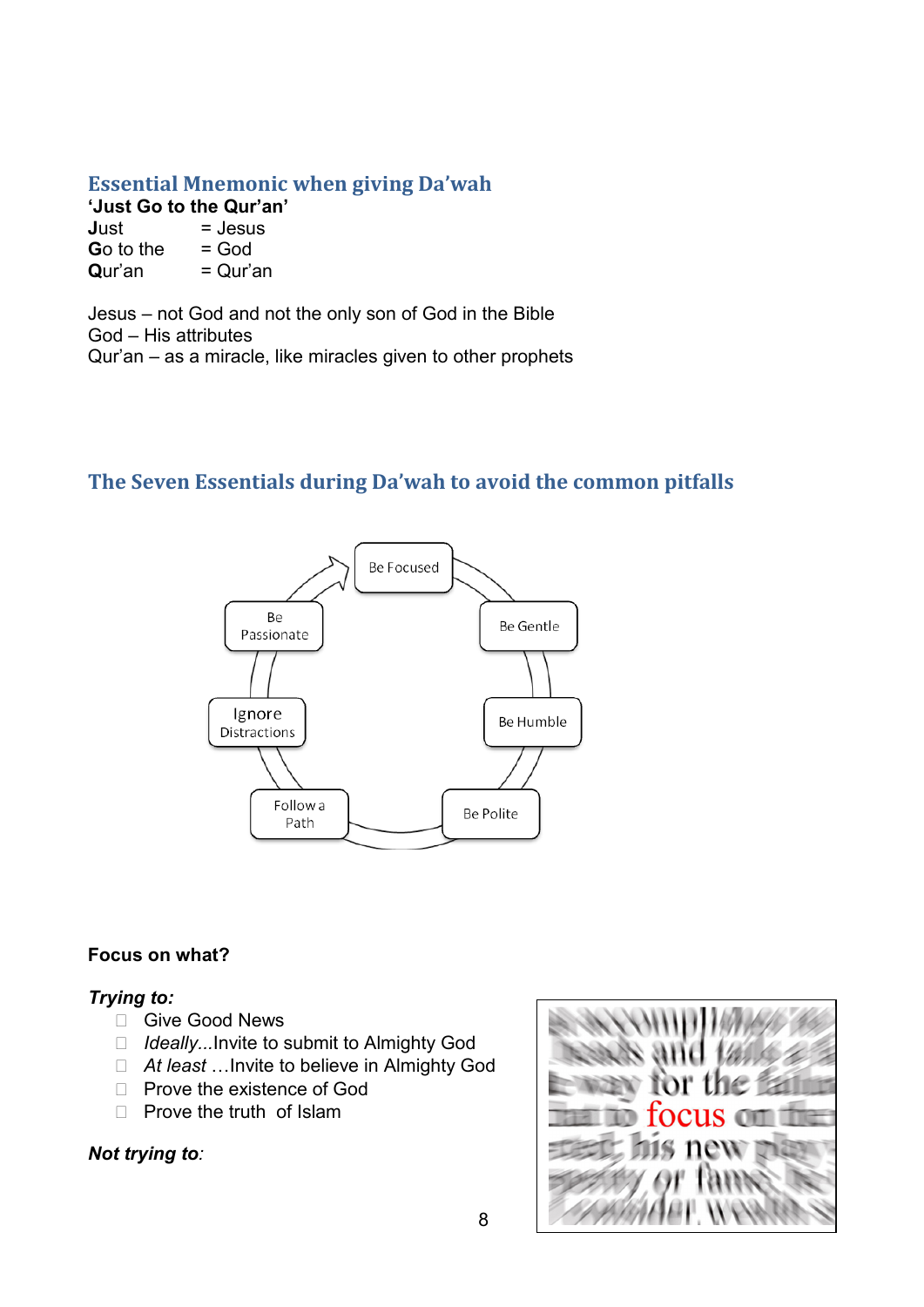- Give a speech on Islam
- Impress
- $\Box$  Teach rules and regulations
- $\Box$  Invite to the "Religion" of Islam

#### <span id="page-8-0"></span>**Psychology of Da'wah**

Remember that The Prophets (PBUT) were sent in 'the language of their people' (Qur'an 14:4)

- □ Analyse the Listener: Age, Education, Ethnicity, Class, etc...
- □ Establish your credentials. (You are a .....You are not a priest or a 'religious person'!)
- $\Box$  Use their name (frequently)
- $\Box$  An appropriate message (for the specific listener)
- □ Body language (Ours and Theirs)
- $\Box$  As soon as you detect disinterest change the topic.
- $\Box$  Communication is 7% words 30% tone 63% body language
- $\Box$  You are not giving "Telephone Da'wah i.e. don't be oblivious to the person in front of you!
- $\Box$  Tone: Do not speak 'up to' or 'down to'. Deal in an appropriate manner

#### <span id="page-8-1"></span>**Vital Knowledge**

The Dai Must be Able to Understand and Clearly Explain:

- 1. Attributes of Almighty God (*esp. love & mercy*).
- 2. Why the Qur'an is a miracle.
- 3. Jesus in The Bible not being God and not the only son of God
- 4. The Six Pillars of Imaan. (Describe Heaven)
- 5. The Prophet Muhammad's (PBUH) life, in brief.
- 6. Some key references from the Qur'an and the Bible

*The depth of knowledge is dependent on your time and ability.*

### <span id="page-8-2"></span>**How to Break The Silence and Start a Conversation**

Firstly and most importantly, ask Allah for success. In conversation see issues from a religious point of view. Politely mention things that invite questions: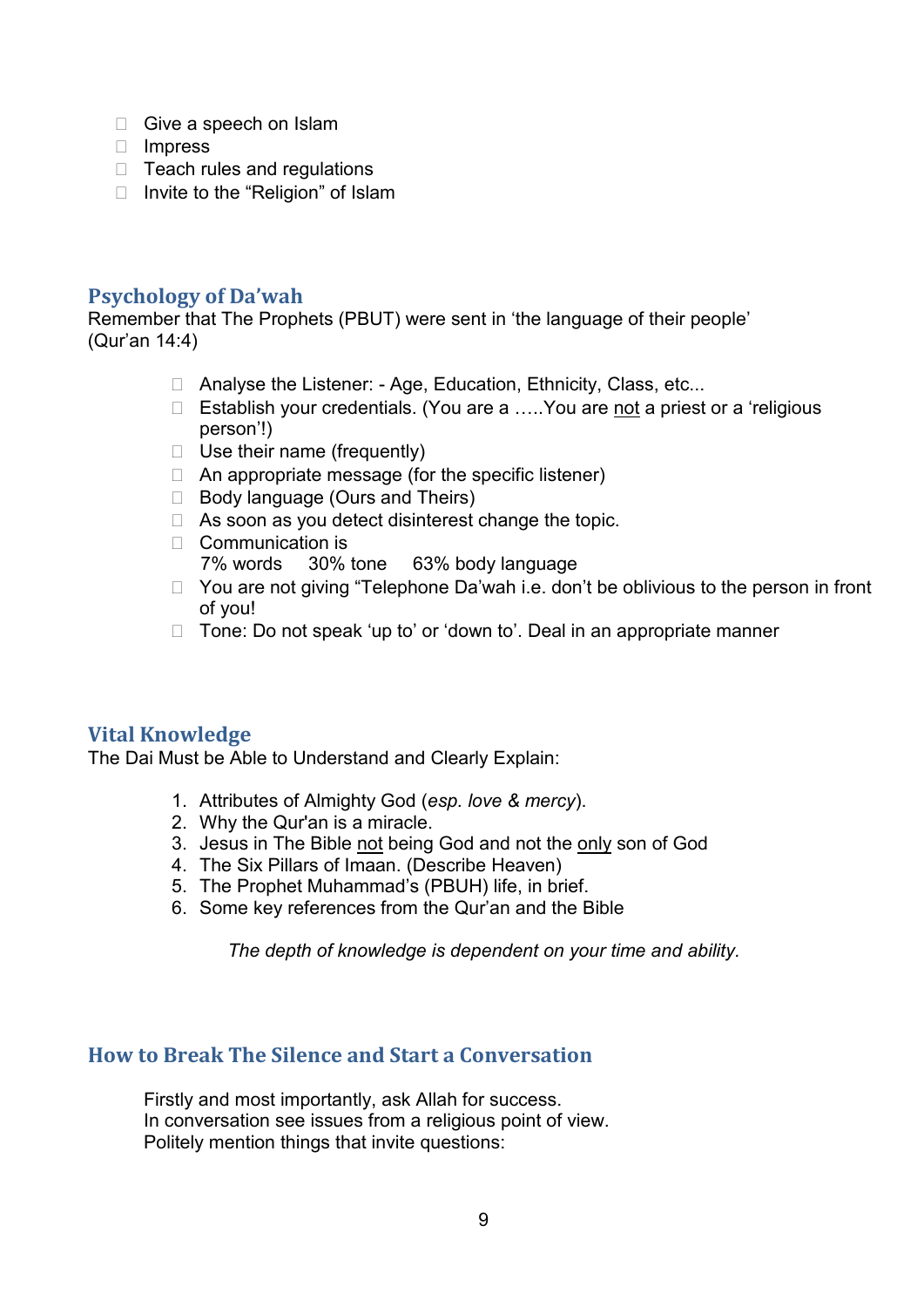Try and use English translations of the words we regularly say in Arabic. E.g. 'Thank God' instead of 'Al Hamdulillah' and 'God willing' instead of 'Insha- Allah'. Future doctors could for example say 'God willing you will get better with this medicine.' At prayer time make a point of mentioning where you are going.

Think of a way of giving colleagues a short introduction on Islam. E.g. 'John, you know I am a Muslim yeah. One of the things that are compulsory for me is to tell my colleagues about Islam. Do you mind if I tell you a little bit about it?'

(Choose a moment when the person is in a good mood and has time available)

Introducing the word 'God' into conversations is in itself very important as they may think we worship something other than God when we use the word Allah. It will also be a continuous reminder about Allah both to us and our colleagues.

# <span id="page-9-0"></span>**Stopping people in the street**

There are two ways you could address people for the first time.

 $\Box$  "Excuse me. Do you know what the purpose of your life is?"

*To a Christian:*

□ "Excuse me. Can I ask you a question about Jesus? Do You Believe Jesus is God or that he was sent by God?"

# <span id="page-9-1"></span>**Why should they accept a Creator (or God) into their life?**

You need to give some good **practical** reasons. [Because most feel there is no need for 'God'] For example:

- $\Box$  It Would lead to a Better / Happier life in this world
- $\Box$  An improvement in their relationships and their children's behaviour
- $\Box$  It would be like having someone very rich (e.g. Bill Gates) as your best friend
- $\Box$  Even the rich and famous are not happy without belief in God hence, the high levels of drink, drugs and suicide
- In internet terms; being a Muslim is like having **A Broadband Connection** with God, and simply believing in God is like having **A Dial-Up-Connection** with God**.**
- $\Box$  The Good News brought by The Prophets (heaven and salvation for those who believe)

#### **Keep Checking …**

- Keep checking to see if any or all of the information has been accepted by the listener.
- **Sign Posting:**

No point going forward until previous facts accepted.

#### **If the listener is losing interest …**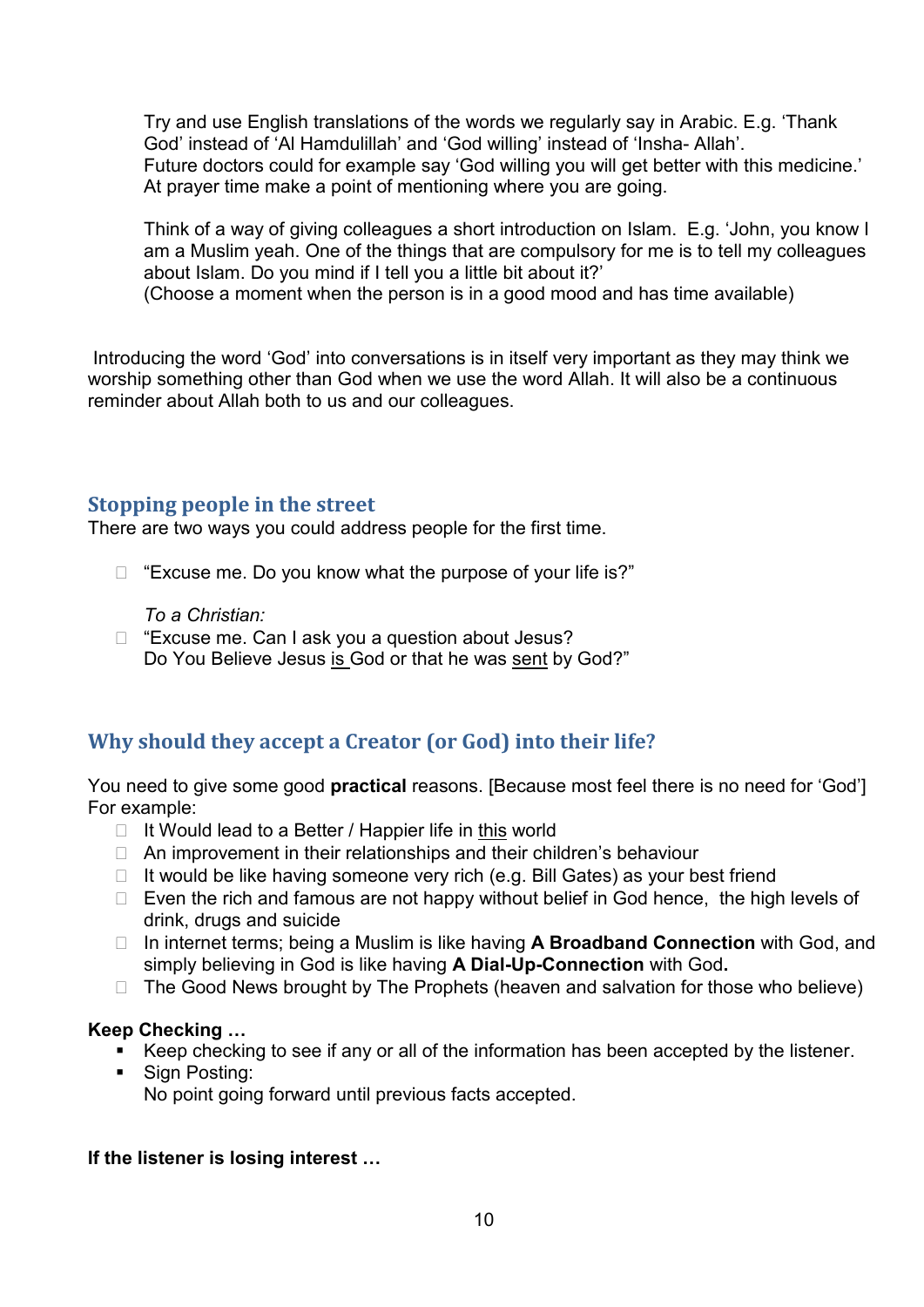If you feel that the listener is going to leave then they should at least: Accept one part of The Sha'hada Or Accept the concept of God with all His attributes – mention the idea of Shirk.

# <span id="page-10-0"></span>**Closing the deal...**

Da'ees find this difficult.

- **Timing is critical. Decide how far you can go by their reactions**
- You are like a Shepherd trying to catch a sheep.
- The escape routes are their arguments, escape routes should be shown and closed

**Proof of Islam = The Quran The Quran = A Miracle**

# <span id="page-10-1"></span>**Basic Rule: During Da'wah**

"Invite all to the way of your Lord with Wisdom and beautiful preaching, and argue with them in ways which are best…" (Qur'an 16:125)

#### <span id="page-10-2"></span>**The Key to Da'wah**:





#### *Whatever they talk about, try and bring in the Qur'an, as the ultimate proof.*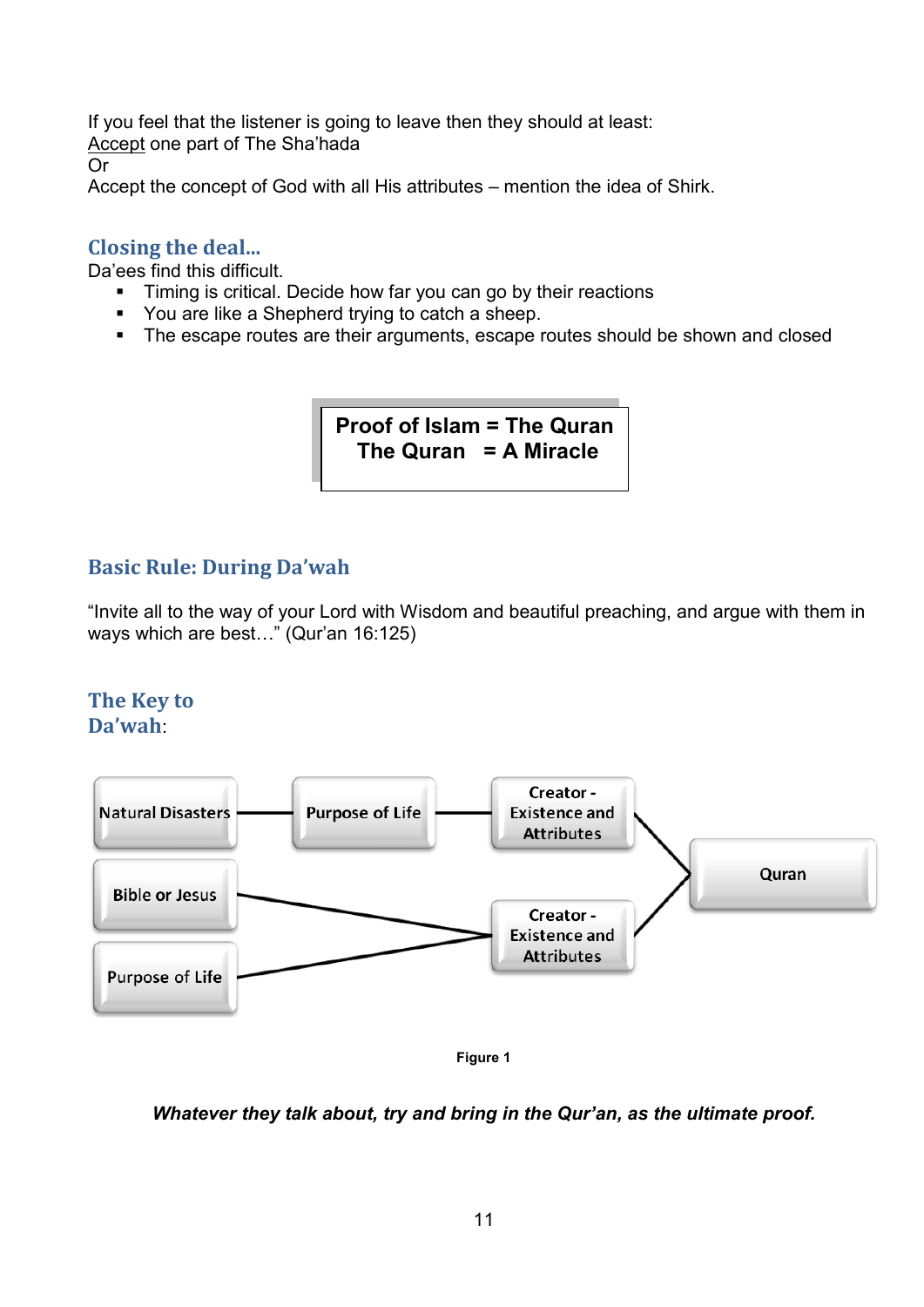# <span id="page-11-0"></span>**How to Prove That The Qur'an Is From Almighty God**

#### **Scientific facts:**

Embryology in The Qur'an – (Quran 23:12-14) The Big Bang Theory – (Quran 21:30) The Expansion of the universe – (Quran 51:47)

#### **Given to an Unlettered Prophet** (Qur'an 7:157)

The book was given to a man who could not read or write (How do we know that? Because it says so in the Qur'an and his enemies never called him a liar).

#### **Has remained unchanged**

The book has remained unchanged for 1400 years- See for yourself in the British Library! "It is We who have sent down the Dhikr (Qur'an) and surely We will preserve it" (Quran15:9)

#### **The Challenge**

"And if you are in doubt about what we have sent down upon our servant then produce a chapter like it ..." (Quran 2:23)

#### **No contradictions**

"Don't they ponder over the Qur'an, had it been from anyone besides Allah, they would surely have found therein many contradictions" (Quran 4:82)

#### **The largest following**

It has resulted in the largest following in the world; 1.6 billion people.

#### **Produced The Fastest Growing Religion**

It has produced the fastest growing religion in the world (Guinness book of records 2005).

#### **Changes people lives**

Its words have the effect of changing people's lives forever.

#### **Easy to memorize:**

"…made easy to remember" (Qur'an 44:58)

#### **No contradictions:**

"Don't they ponder over the Qur'an, had it been from anyone besides Allah, they would surely have found therein many contradictions" (Qur'an 4:82)

#### **No crookedness:**

"An Arabic Qur'an without any crookedness" (Qur'an 39:28)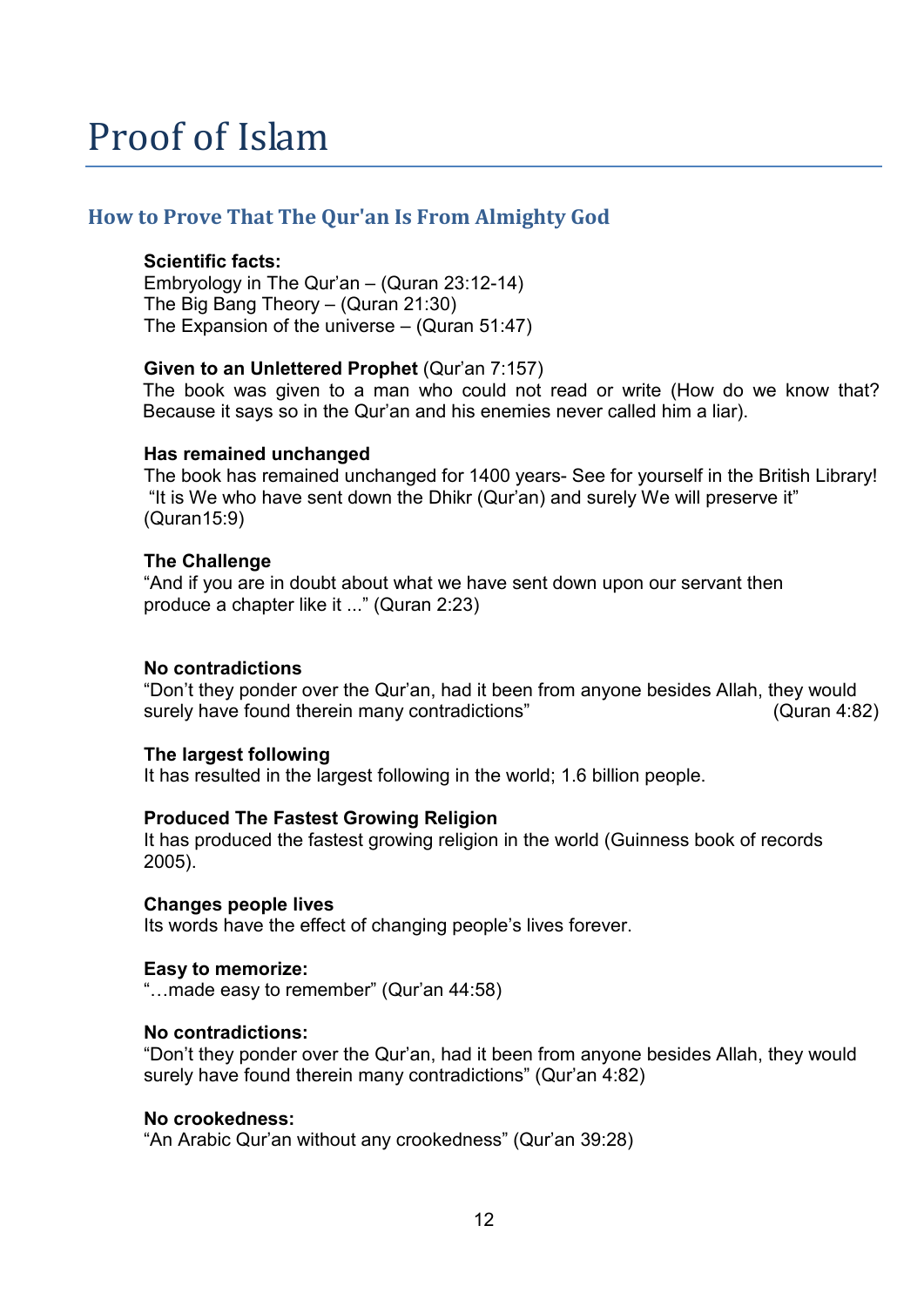#### **Qur'an says it is from Allah:**

"The revelation of the book (Qur'an) is from the Lord of the Alamin" (Qur'an 21:2)

#### **Complete guidance**:

"This day I have perfected your religion for you, completed my favours upon you and chosen Islam as your Deen" (Qur'an 5:3)

# <span id="page-12-0"></span>**How to Prove That The Prophet Muhammad (**PBUH**) Was a True Prophet**

- □ The Qur'an
- $\Box$  His life and honesty bears testament to his Prophethood.
- $\Box$  Allah gives him the attribute of being the guide to the worlds (Alamin, mankind, Jinn and all creatures.)
- $\Box$  Previous messages were corrupted or time bound.

The Qur'an mentions Muhammad's (PBUH) Prophet Hood (Qur'an 33:40):

Prophet Muhammad (PBUH) mentioned that he was The Last Prophet and Last Messenger. He was known to be truthful even before his claim to Prophethood.

# <span id="page-12-1"></span>**How to Prove That The Prophet Muhammad (**PBUH**) Didn't Copy The Bible**

The Prophet Muhammad (PBUH) would have copied the errors found in the Bible? E.g. Scientific errors.

Muhammad (PBUH) was unlettered (Qur'an 7:157)

Ask them to show one single verse which is copied

# Da'wah to Christians

#### <span id="page-12-2"></span>**Christian beliefs (except Jehovah witnesses):**

- **1) Trinity**
- **2) Original Sin**
- **3) Atonement** (forgiveness of sins)

**1Trinity**: They believe that God is made of three personalities; Father, The Son and The Holy Ghost. Father is God, Son is God, and the Holy Ghost is God, yet there is one God! *Often they will reject this but ask them if they say 'God the father, God the son, and God the Holy Ghost.*'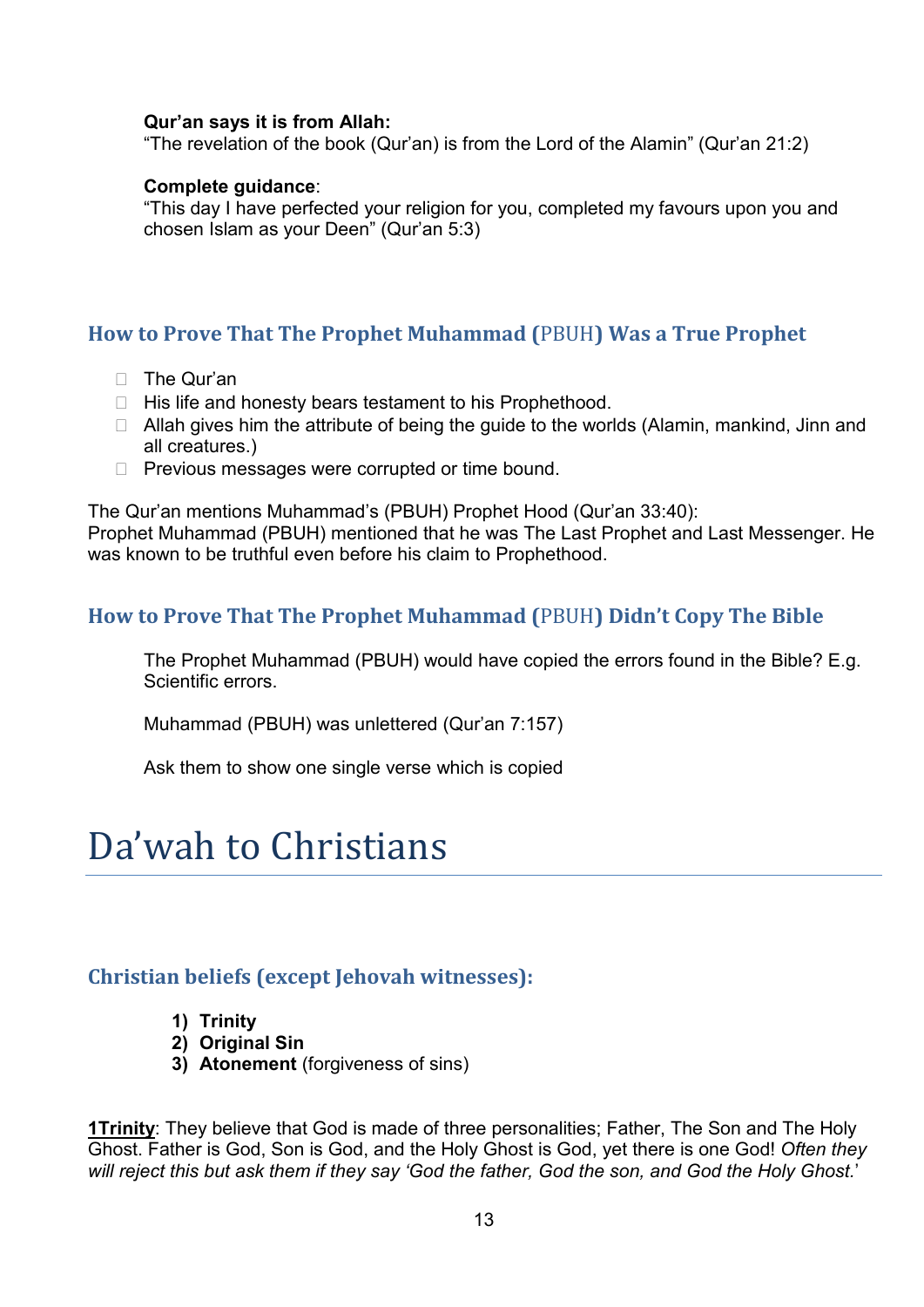**2 Original sin**: Christianity teaches that because Adam and Eve disobeyed God and ate of the tree (of knowledge); all of their descendants bear the sin.

**3 Atonement and Redemption**: The crucifixion of a man-god i.e. Jesus on the cross paid the price of sin. Just believing in this is enough to attain salvation. *To refute this ask them if Jesus wanted to die for their sins.*

# <span id="page-13-0"></span>**Formulation of the Bible CE= Christian era i.e. After Jesus**

**40-45 CE** Letters of Paul

**325 CE -** Council of Nicea- Organised by Roman Emperor Constantine. Emperor was from a Pagan background and favoured Trinitarian view of Christianity.

- **1000 CE** Western and Eastern Church broke off- 'The Great Schism' Western Church: Catholic churches Eastern Church: Eastern Orthodox church
- **1600 CE** Protestants broke off- led by Martin Luther and John Calvin.
- **1611 CE** King James Version of the Bible was made- most widely used today.
- **1952 CE** Major revision of the King James Bible was made because of its great errors.

#### **Overview of the Bible**

- $\Box$  Many versions available.
- Bible divided into **The Old Testament** containing the books before Jesus and **The New Testament** which is about Jesus and that which came after. The Oldest New Testament available dates back to three hundred years after Jesus!
- $\Box$  Bible not available in the language of Jesus (Aramaic) oldest New Testament is in Greek.
- **Old Testament** 39 Books
	- $\circ$  First five books Pentateuch (Torah, according to the Jews.)
- **New Testament** 27 Books o First four are called Gospels (Matthew, Mark, Luke, John)
- □ Protestant Bible-King James's Version- 66 Books (39+27)
- $\Box$  Catholic Bible-Douay Version 73 Books (7 extra books Apocrypha= doubtful)
- □ Words NOT found in the Bible : Bible, Trinity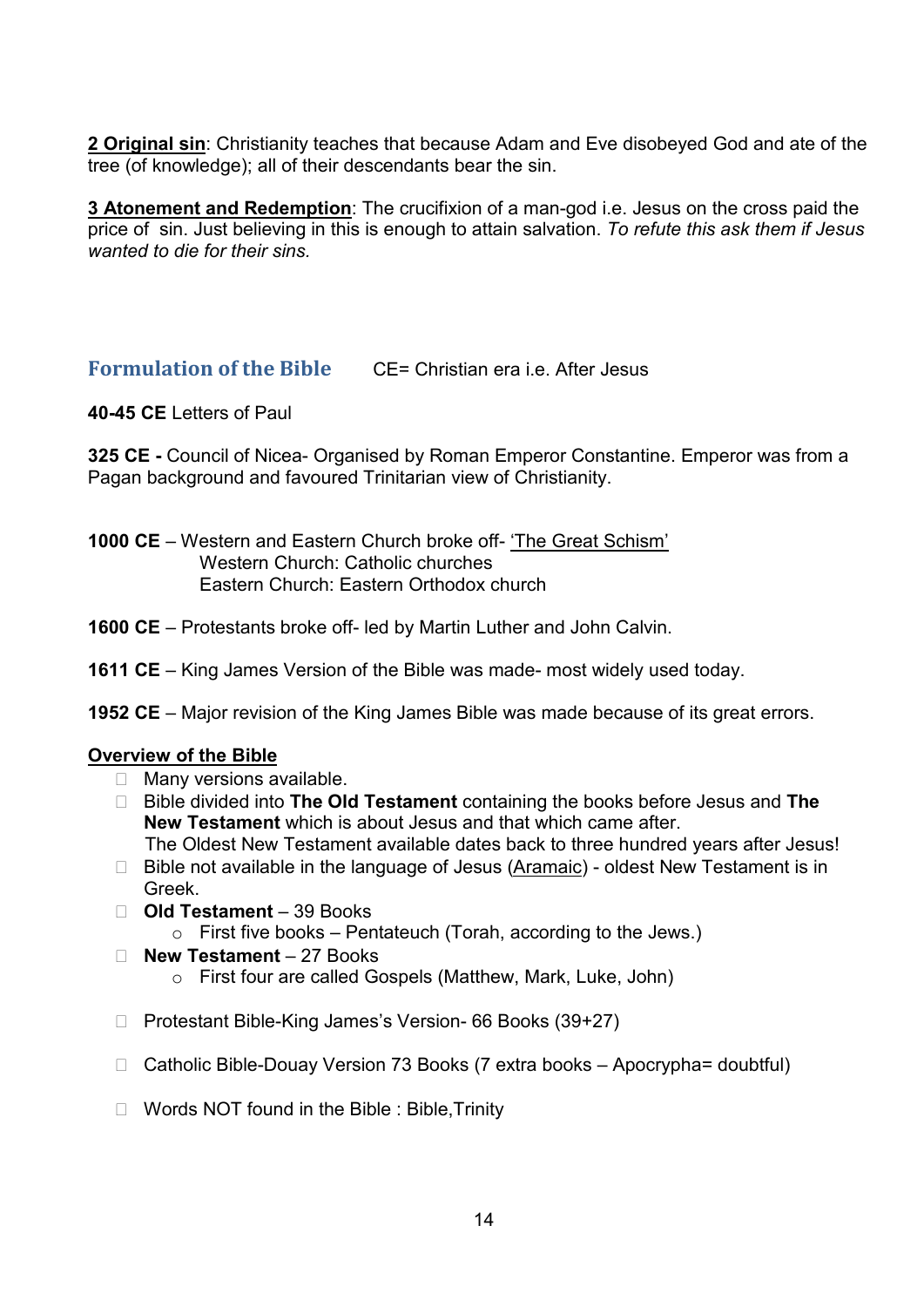# <span id="page-14-0"></span>**Da'wah to a Christian:**

#### Start with**: "Do you believe that Jesus is God or that Jesus was sent by God?"** Most Christians will say

**'He was sent by God'**

Tell them:

### **"There's only one religion that says Jesus was sent by Almighty God do they know which religion it is? "**

### They'll say **'Christianity'**

Show them that Christianity says that Jesus is God rather than sent by God. Because the Christians say- **'God the Father, God the Son and God the Holy Spirit**.' " They would agree that Christianity says this; but they don't believe that Jesus is God. Therefore their belief about Jesus is the same as Islam and they are closer to Islam them **Christianity** 

### **Talk about:**

- 1. Almighty God
- 2. Jesus
- 3. Good news
- 4. Purpose of life
- 5. Spirituality
- 6. Islam = Relationship with God
- 7. Love of God

# **Don't talk about:**

- 1. Rules and regulations
- 2. Hell
- 3. Religion
- 4. Other things about Islam Invite not Impress

# **Christian comments that you should be able to answer**

- **Jesus is God, because....**
- **Jesus is The Son of God.**
- Jesus said 'I am the way, the truth and the life...'
- **Jesus died for my sins.**
- I am guaranteed salvation unlike Muslims who depend on good deeds.
- I believe Jesus is God and man [Born-again Christians]
- **You don't believe in the crucifixion**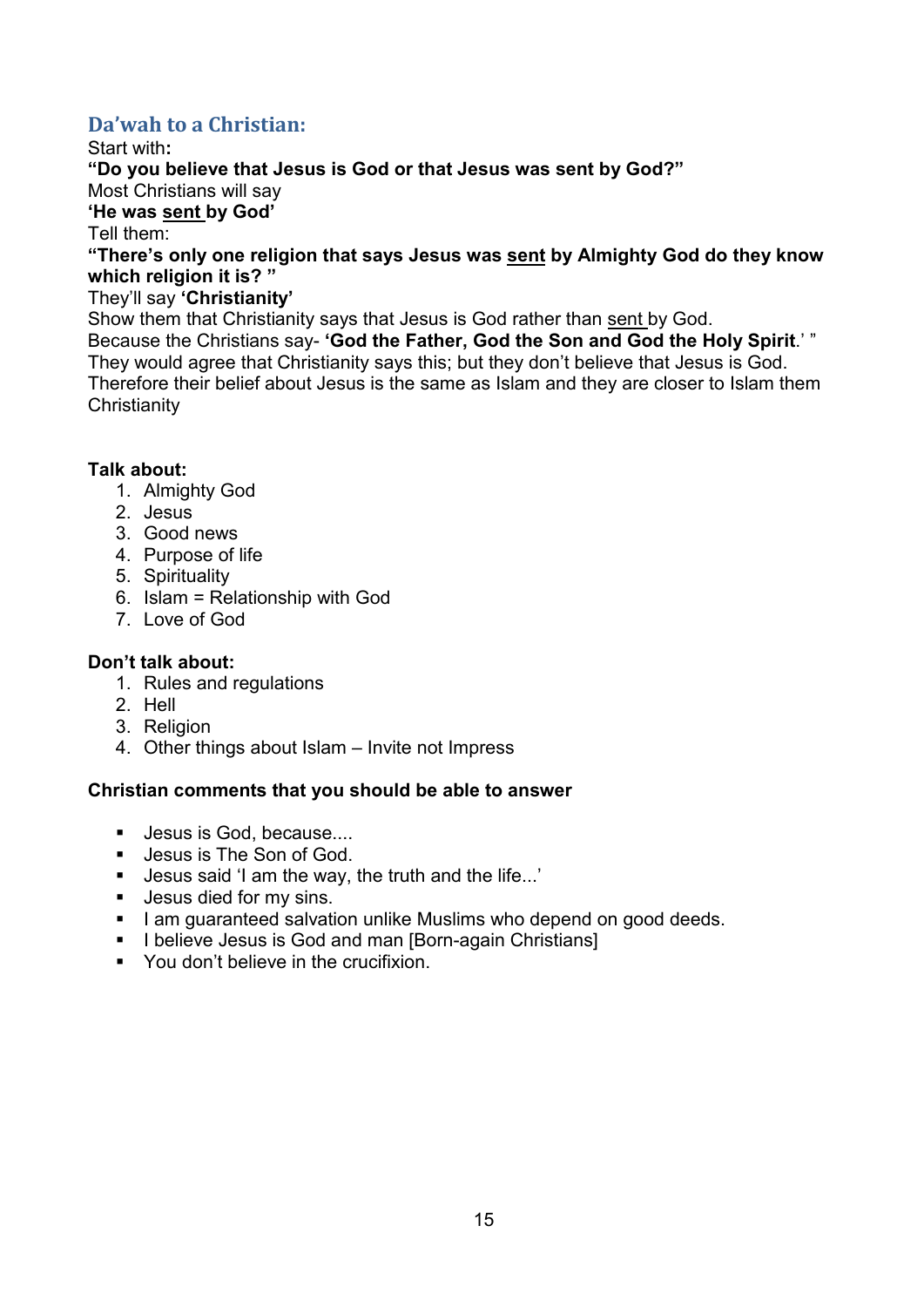# <span id="page-15-0"></span>**The Key to Da'wah with Christians**



**Figure 2**

Always follow the above flow chart when giving Da'wah to Christians.

*Whatever you start with, concentrate on showing that Jesus is not God and lead onto the fact that Jesus was a Muslim. With any other topic you could spend hours and achieve very little*

# <span id="page-15-1"></span>**Jesus lived as a Muslim** *(from the Bible)*

Submitted to the will of God (Allah) – Luke 22:42, John 5:30 Fasted forty days and forty nights – Matt 4:2 He prayed on his forehead to One God – Matt 26:39

He greeted his disciples with the greeting of peace be unto you (as-salaamu alaikum)

John 20:21

Jesus had a beard as is the way of all the prophets.

# <span id="page-15-2"></span>**How to Prove that Jesus (**PBUH**) Is Not God**

**Start with the Attributes of God**, 'All-Mighty', 'All Knowing', Eternal, Independent. Then apply these attributes to Jesus and see if he qualifies.

**God is All-Knowing... Jesus (PBUH) was not.**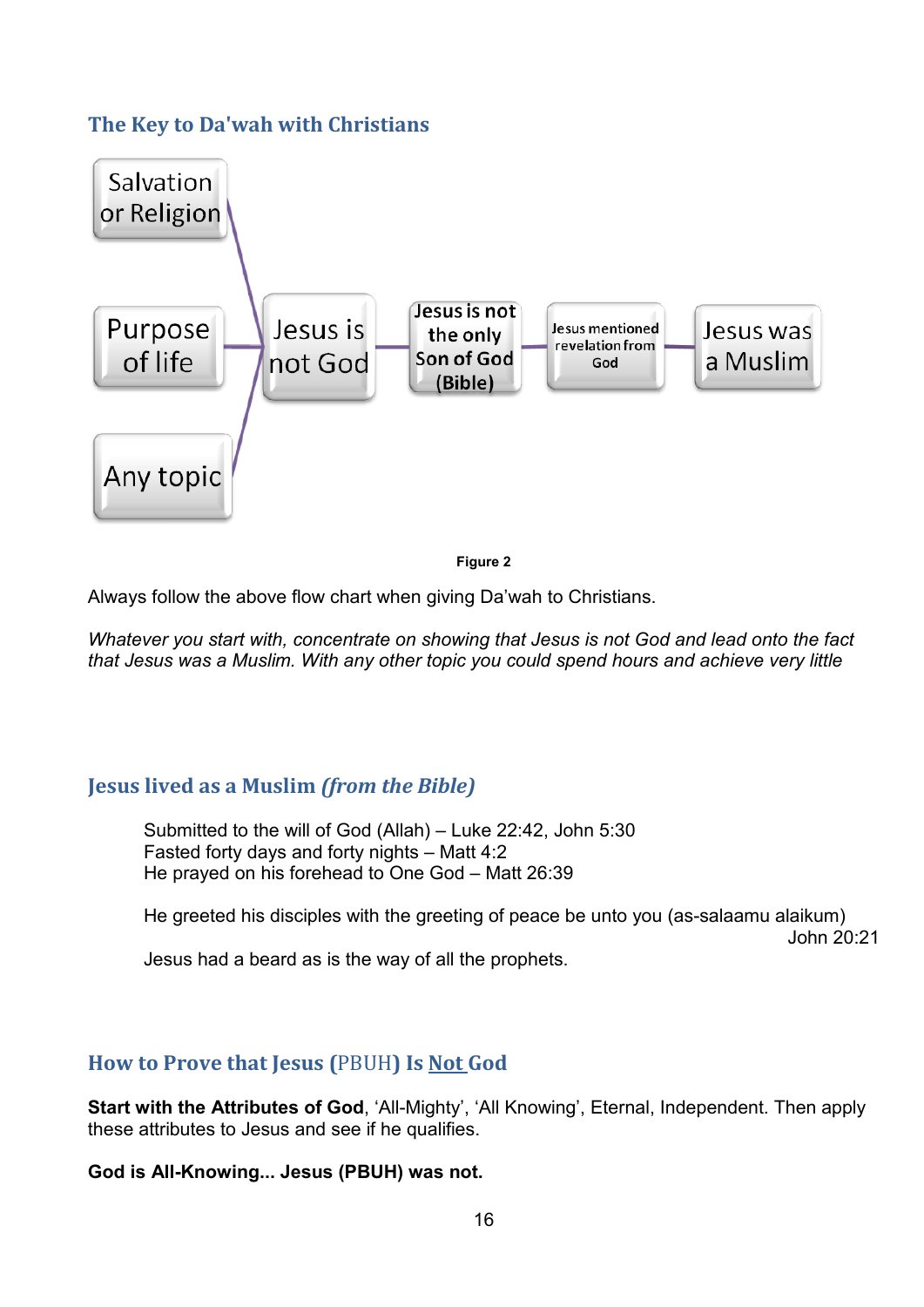Speaking of the last day Jesus said 'But of That Day or That Hour knows no man, neither the angels, nor the son, but only the father' (Mark 13:32)

#### **God is All-Mighty… Jesus (PBUH) was not.**

'I can do nothing on my own authority; as I hear, I judge, and my judgement is just, because I seek not my own will, but the will of Him who sent me' (John 5:30)

#### **God doesn't pray to anyone … Jesus (PBUH) did**

'And he (Jesus) went a little further, and fell on his face (sujud) and prayed.' (Matt 26:39)

<span id="page-16-0"></span>Jesus never said 'I am God, worship me.'

# **How to Prove That Jesus Was Not the only Son Of God in the Bible**

Many other people are called sons of God in the Bible:

- The Prophet Adam (PBUH) *Luke 3:38*
- The Prophet Solomon (PBUH) *II Samuel 7:13, 14*
- Angels *Job 1:6, 2:1, 38:7*
- The Prophet David (PBUH) *Psalms 2:7*

[NB: Melchizedek: 'No father, no mother, no ascendants, no descendents, no beginning of days, or end of life....' (Hebrews 7:3)]

From The Qur'an The Qur'an talks about Jesus' similarity to Adam (3:59)

19:88, 89 'And they say: "Allah has begotten a son... indeed you have brought forth a terrible evil thing."

19:35 "It befits not Allah that he begets a son."

All Prophets Prayed As Muslims Do

Wudhu: Moses and Aaron: "And Moses and Aaron and his sons washed their hands and their feet thereat: when they went into the tent of the congregation and when they came near unto the altar, they washed, as the lord commanded Moses." (Exodus 40:31-32)

Many Prophets prostrated - Sujood Jesus – Matthew 26:39 Elijah – I Kings 18:42 Moses and Aaron – Numbers 20:6 Abraham - Genesis 17:3

#### <span id="page-16-1"></span>**How to Prove The Bible Contradicts Scientific Facts and Logic**

Bible:

Morning and evening created 2<sup>nd</sup> day- Gen 1:6-8 Earth created  $3<sup>rd</sup>$  day – Gen 1:10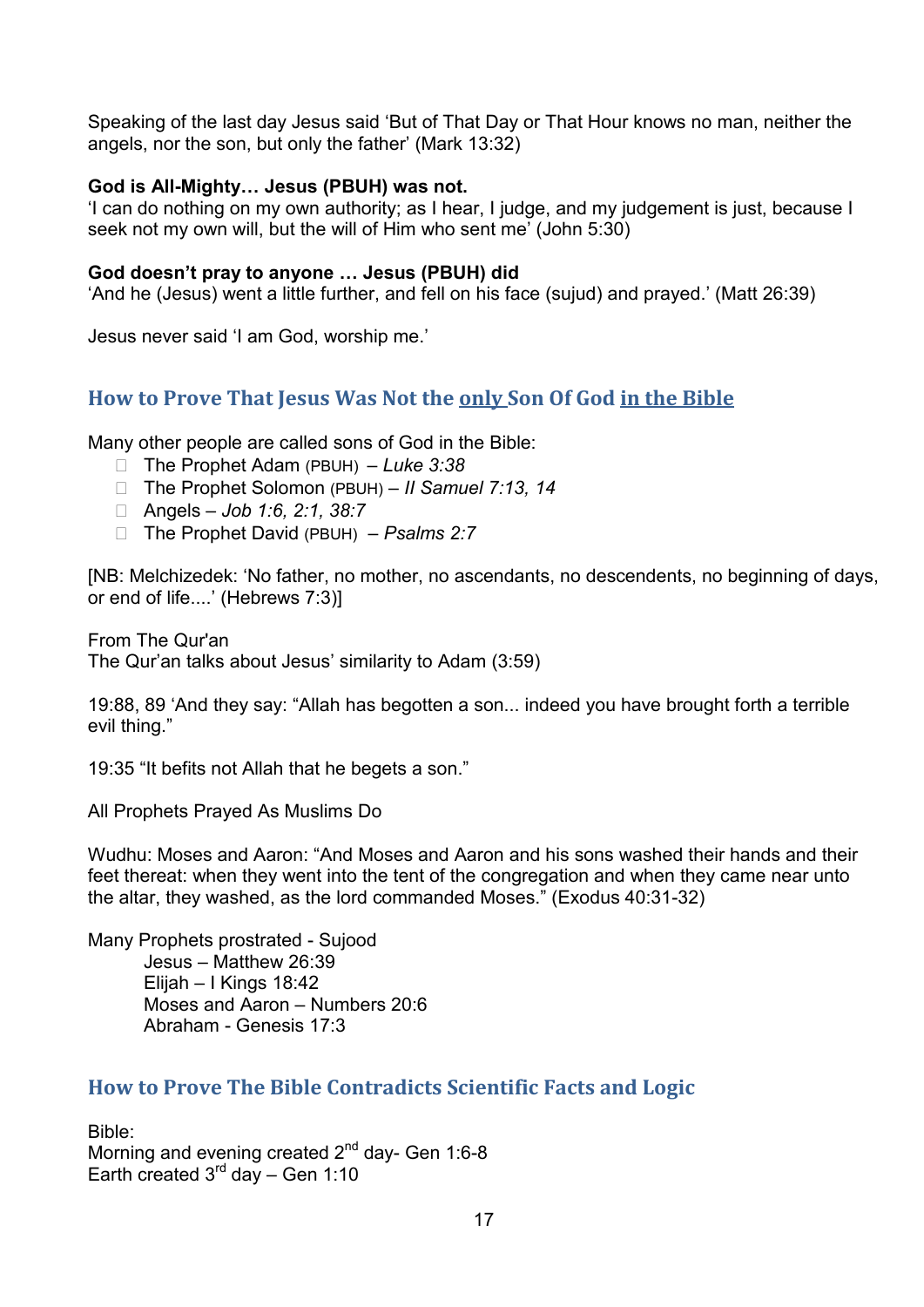Sun created fourth day – Gen 1:14-19

Bible: God rested on the  $7<sup>th</sup>$  day (Gen 2:2, 3 and Exodus 31:17) (refreshed) Logic: God never gets tired (Qur'an 2:225) neither sleep nor slumber overtakes him.

Bible: Mustard seed is the smallest of all seeds- Matt 13:31-32 Science: Seed of the Orchid flower is smaller than the Mustard seed.

# <span id="page-17-0"></span>**How to Disprove Trinity**

The word 'Trinity' is not mentioned in the Bible Trinity says that Jesus is also 'God' – *disproved earlier* Trinity was formulated in the year 325 C.E.

# Jehova's Witness

### <span id="page-17-1"></span>**Beliefs of Jehovah's Witnesses**

- □ Don't believe in The Trinity (*Therefore they don't believe that Jesus is God or Part of God)*
- Believe Jesus was **created** by God
- □ Believe Jesus is the **begotten** son of God
- $\Box$  Believe the Bible is the absolute word of God
- $\Box$  Happy to accept that Jesus is a prophet of God.

#### <span id="page-17-2"></span>**Giving Da'wah:**

1) Concentrate on Showing that Muslims are following Jesus more closely than Jehovah's **Witnesses** 

For Example:

- $\Box$  Jesus prayed by putting his head on the ground (garden of Gethsemane)
- $\Box$  Jesus had a beard
- $\Box$  Jesus ate kosher= Halal food never ate pork
- $\Box$  Mary covered her hair all the time just as Muslims do JW only cover in their churches (kingdom Halls)
- 2) God's name is Allah.
	- a) Alleluia, which is used in the Bible by angels to praise God, is a corruption of Allah-huyah

Alleluia = Allah-hu-yah (from Ahmed Deedat)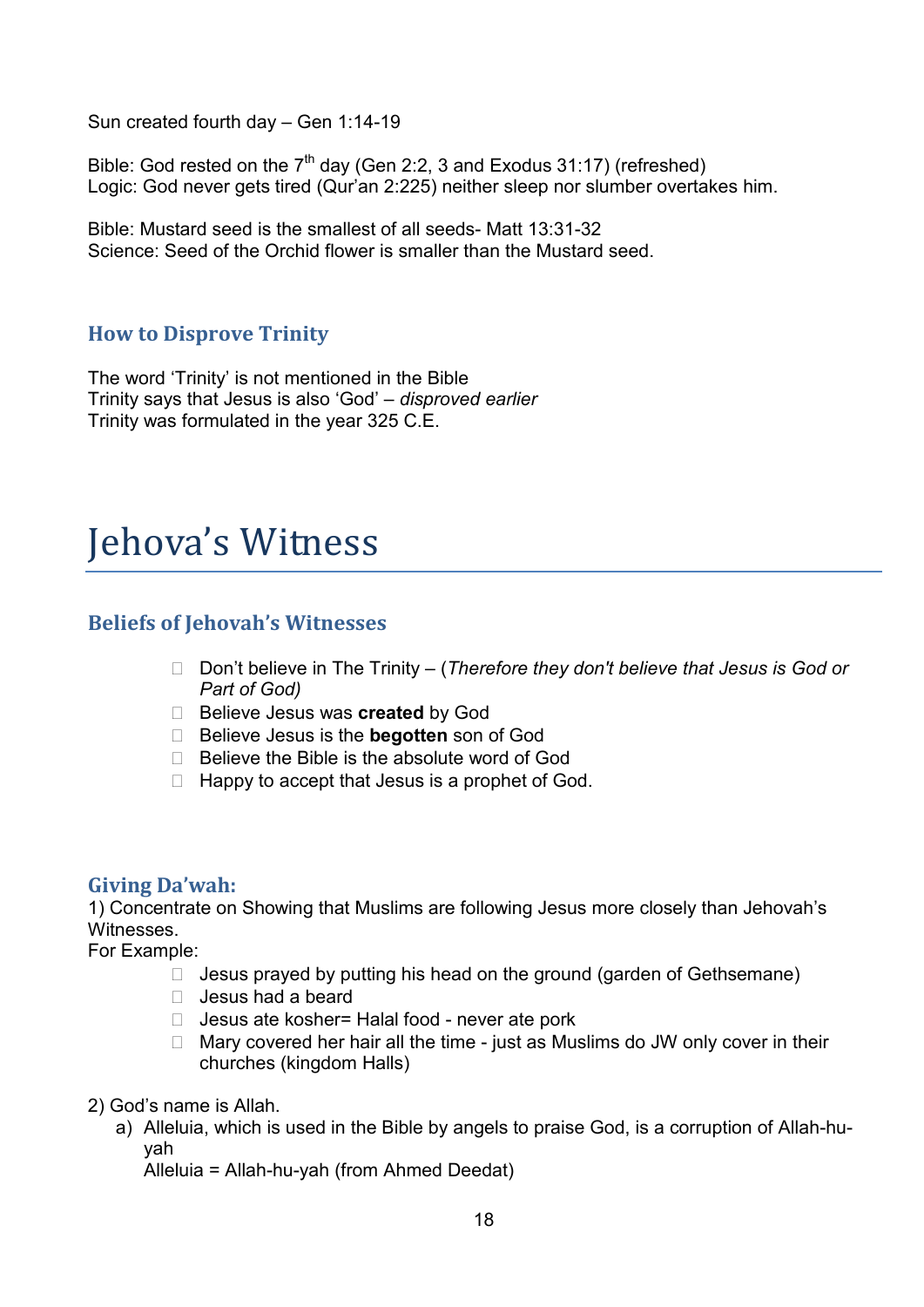b) Jesus on the cross, said 'Aly Aly lema sabakhtani' which is 'My God My God, why have you forsaken me' - he did not use the word Jehovah' for God, or 'Abi' which is father.

Aly is closer to illahi/Allah which means My God or Deity to be worshipped.

The other point you should concentrate on is that God **does not beget**.

### <span id="page-18-0"></span>**Their main weak points are:**

- 1) Muslims follow Jesus in the Bible more closely.
- 2) God's name is Allah according to the Bible
- 3) Their Bible says that Jesus is a begotten son *(The word 'begotten' means gave birth to and not created, as they claim. Therefore they are attributing the act of giving birth to God.)*
- 4) They say that the Bible is the word of God

Question is... which bible, because the oldest bible is in the Greek Language. The language of Jesus was Aramaic therefore we don't know what God actually said. There are many different versions of the Bible - Catholics have the Du-ay version, Protestants have the King James Version and the JW have The New World translation.

These are not different translations, but different **Versions** - they will say theirs is the most accurate as it goes back to the original Greek scripture, but Jesus did not speak Greek, but spoke Aramaic. (Compare with the Quran - preserved in its original language Arabic)

5) Many contradictions in the Bible. Their own JW magazines called 'awake' or 'watchtower' mentioned thousands of errors in the Bible in ~1960s

e.g.:

<http://www.islamway.com/english/images/library/contradictions.htm> (Some of these have been removed by JW in their bible)

6) Jesus talked about the Holy Spirit bringing the words of the 'Father' and we believe that he was talking about the Quran. (16:12-13)

# Judaism

# <span id="page-18-1"></span>**Beliefs of Judaism**

One God

Claim to believe in and follow Abraham and Moses

The future coming of The Messiah or great leader; Jews reject Jesus as their Messiah. They are the chosen people - God chose them above all others

Talmud: 'Teachings'. Somewhat similar to commentaries of the Old Testament, sayings of Rabbis. First written down during the third and fourth century AD.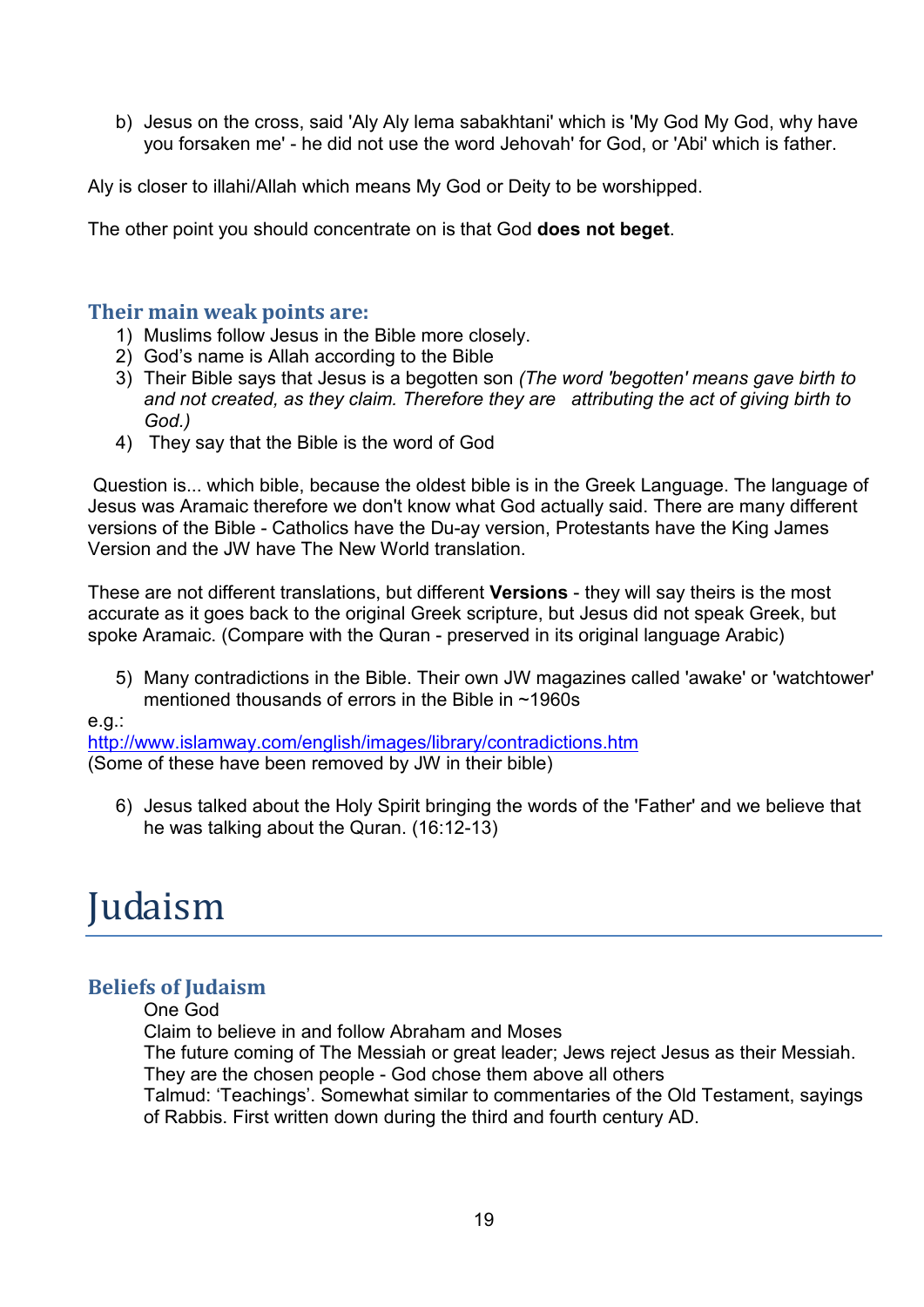# <span id="page-19-0"></span>**How to Invite Jews to Islam**

Discuss similarities: Belief in One God. Old Testament Prophets.

Proof of Qur'an being a miracle (especially scientific facts as most of them are highly educated).

Discuss The Prophet Abraham (PBUH) and show that he was a Muslim and that Muslims are following him.

The following verse of the Qur'an shows that **we** are the true followers of The Prophet Abraham (PBUH):

"And they say: Be Jews or Christians, then ye will be rightly guided. Say (unto them, O Muhammad): Nay, but (we follow) the religion of Abraham, the upright, and he was not of the idolaters". (Qur'an 2:135)

# Atheism

# <span id="page-19-1"></span>**The Beliefs**

• There is no God, there is no Creator! *Everything else they say is their criticism of religion.*

# <span id="page-19-2"></span>**Their common criticisms of religion:**

- There is no God, people just made it up.
- I don't believe in organised religion.
- Religion causes trouble and wars.
- If God exists, why are there disasters and babies die.
- **I believe in Evolution and Darwin.**
- **Muslims are terrorists.**
- All religions basically say the same thing
- $\blacksquare$  I don't want to follow rules.
- $\blacksquare$  I am happy the way I am.

(To *answer the above comments use the flow chart Fig 1.*)

# <span id="page-19-3"></span>**Proof That God Exists:**

1. **The Law of Cause and Effect** - Causality (Cosmological Argument)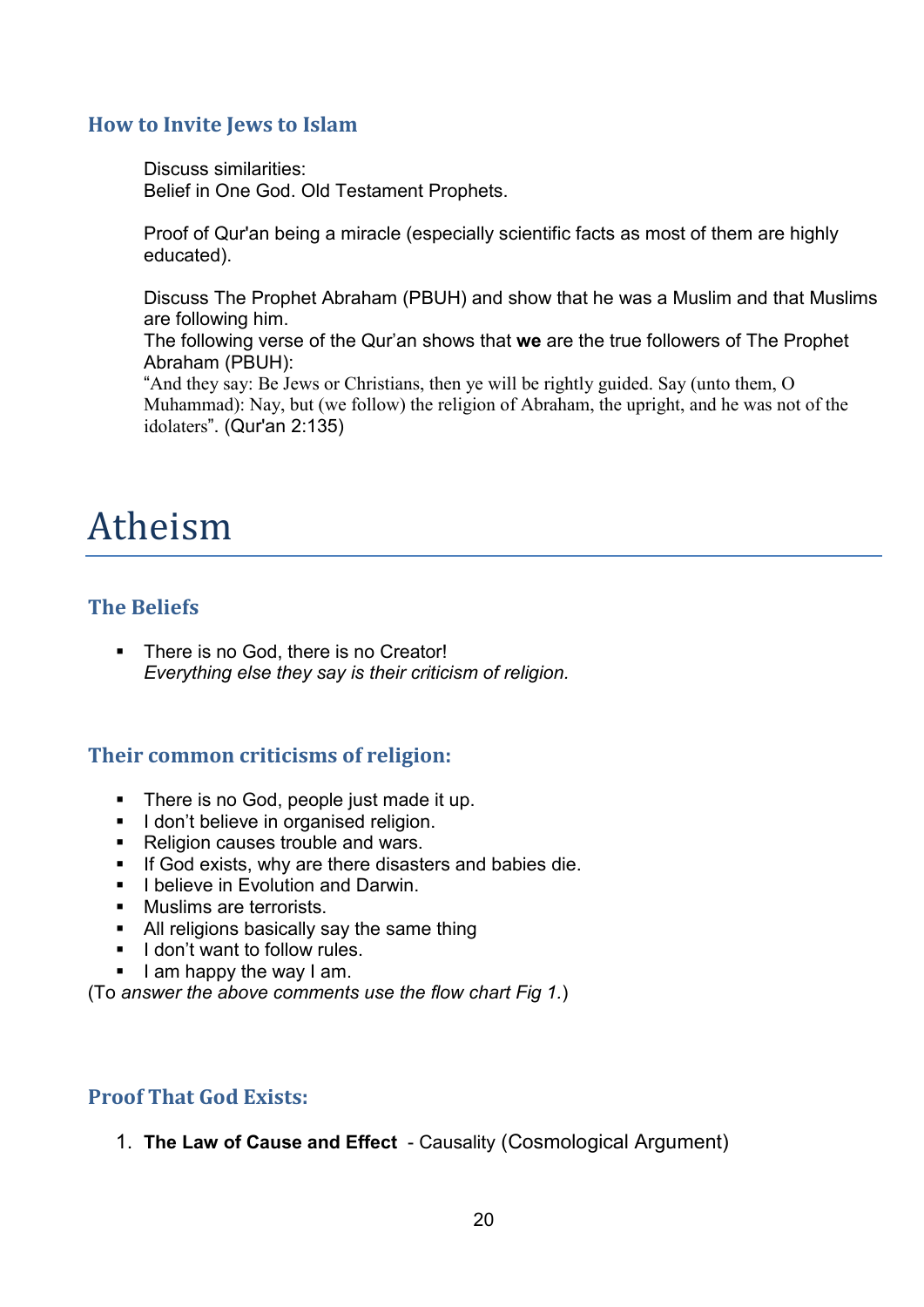For anything to happen there must be a cause e.g. whatever we see must have come into being because it was made or that some event happened which caused it to come into being. The ultimate cause for everything is The Creator of the universe.

- 2. **The Design and Precision of the Universe** (Teleological Argument). (Sir Isaac Newton's example to an Atheist, Prof P Davies –The Templeton Prize)
- 3. **The Prophets** ; Their lives and the consistency of their message
- 4. **The Miracles** given to The Prophets; today's miracle is **The Qur'an**

# Hinduism

Hindu: The word 'Hindu' is a corrupt form of the word 'sindhu,' a region watered by river Indus. Founder of Hinduism: None

Major Beliefs:

Belief in Vedas Practice of Caste system Sanctity of Cow and other animals Belief in One or many gods. Reincarnation Incarnation of Gods

# <span id="page-20-0"></span>**How to persuade a Hindu of Islam's truth**

Concentrate on showing that their scripture talks about worshipping one God and is against worshipping idols.

Bhagavat Gita 7:19-21: 'All those who do idol worship, all those who worship demigods are materialistic people.'

Yajur Veda 3:32: '…Of that God you cannot make any images.

Yajur Veda 40:8: 'All those who worship the uncreated things, they are in darkness, and you'll enter more into darkness if you worship the created things.'

Rig Veda Vol.6, 45:16: 'There is only one God, worship Him.'

Also show that the arrival of The Prophet Muhammad (PBUH) is described on many occasions in their 'holy' books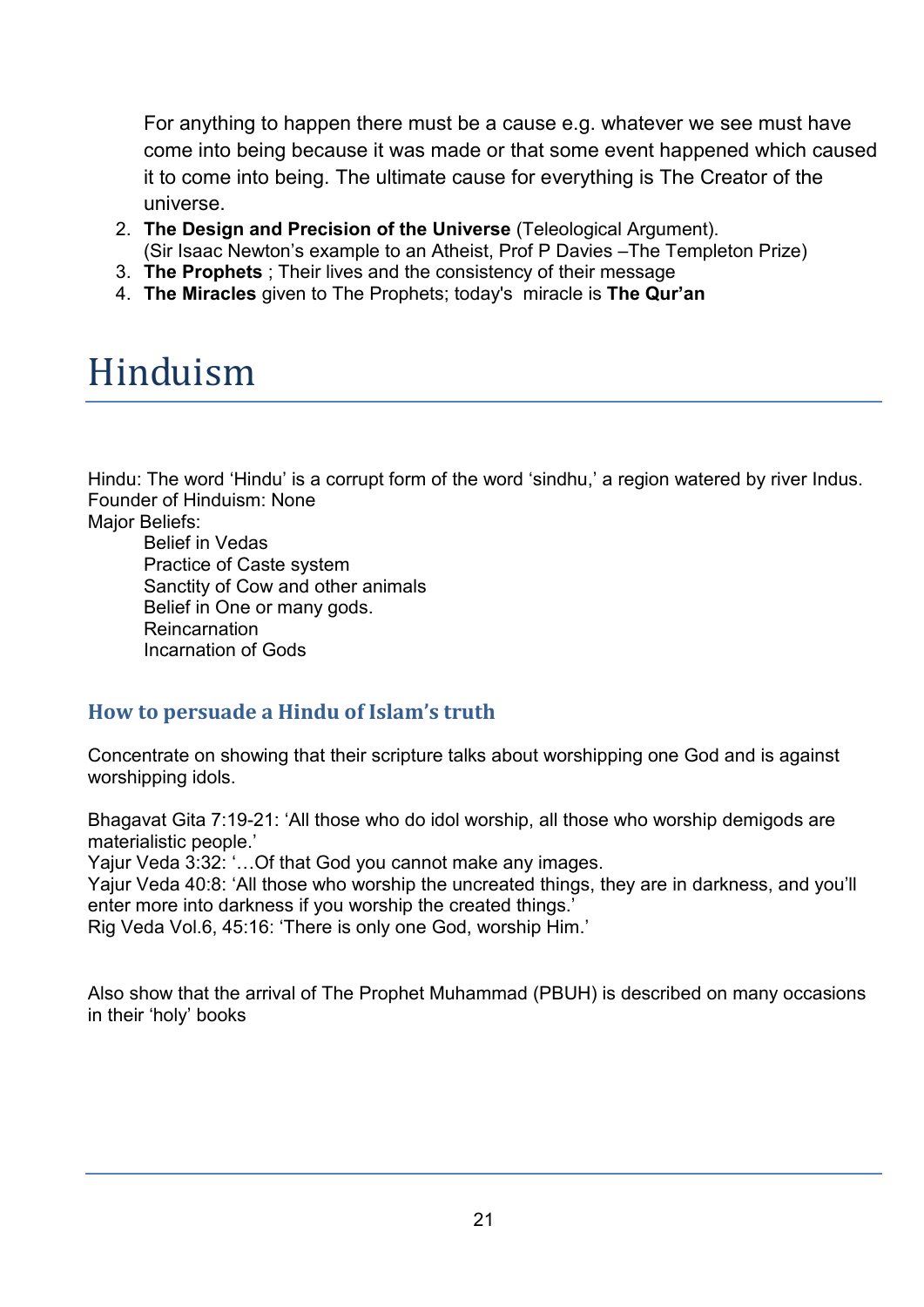# Frequently Asked Questions

### <span id="page-21-0"></span>**So you can marry four wives?**

Polygamy in the Bible: Abraham had 2 wives, Sarah and Hagar – *Genesis 16:1-3* Jacob, son of Isaac had 4 wives – *Genesis 26:34, 28:9* Saul had a wife and a concubine – *I Sam.14:50, II Sam.3:7* David had 8 wives – I Sam.18:27, 25:42, 43 II Sam.3:2-5, 11:27, 12:8

(NB: Neither Jesus Christ nor God ever prohibited polygamy in the Bible.)

### <span id="page-21-1"></span>**Why do women have to cover themselves?**

There is a dress code for both males and females. Ask them if they have seen a 'picture' or 'painting' of Mary the mother of Jesus- she dresses like a Muslim.

<span id="page-21-2"></span>Islam as a complete guidance came to preserve chastity in the society.

# **Why do you call him Allah?**

All beautiful names belong to Him (Qur'an 17:111)

The word Allah is purer and a better word to use than the English word God because:

- $\Box$  To God you can add 'dess' = Goddess.
- $\Box$  God with a small 'q' god may cause confusion. Allah can't be written with a small 'q'.
- □ God with mother or father becomes Godmother, Godfather etc. To Allah nothing can be added.
- $\Box$  English word 'God' could be ambiguous, confusing, manipulated, etc, but the pure word 'Allah' could never be confusing because it always refers to the One Almighty God, Our Creator, with no male and female gender, and no partners.